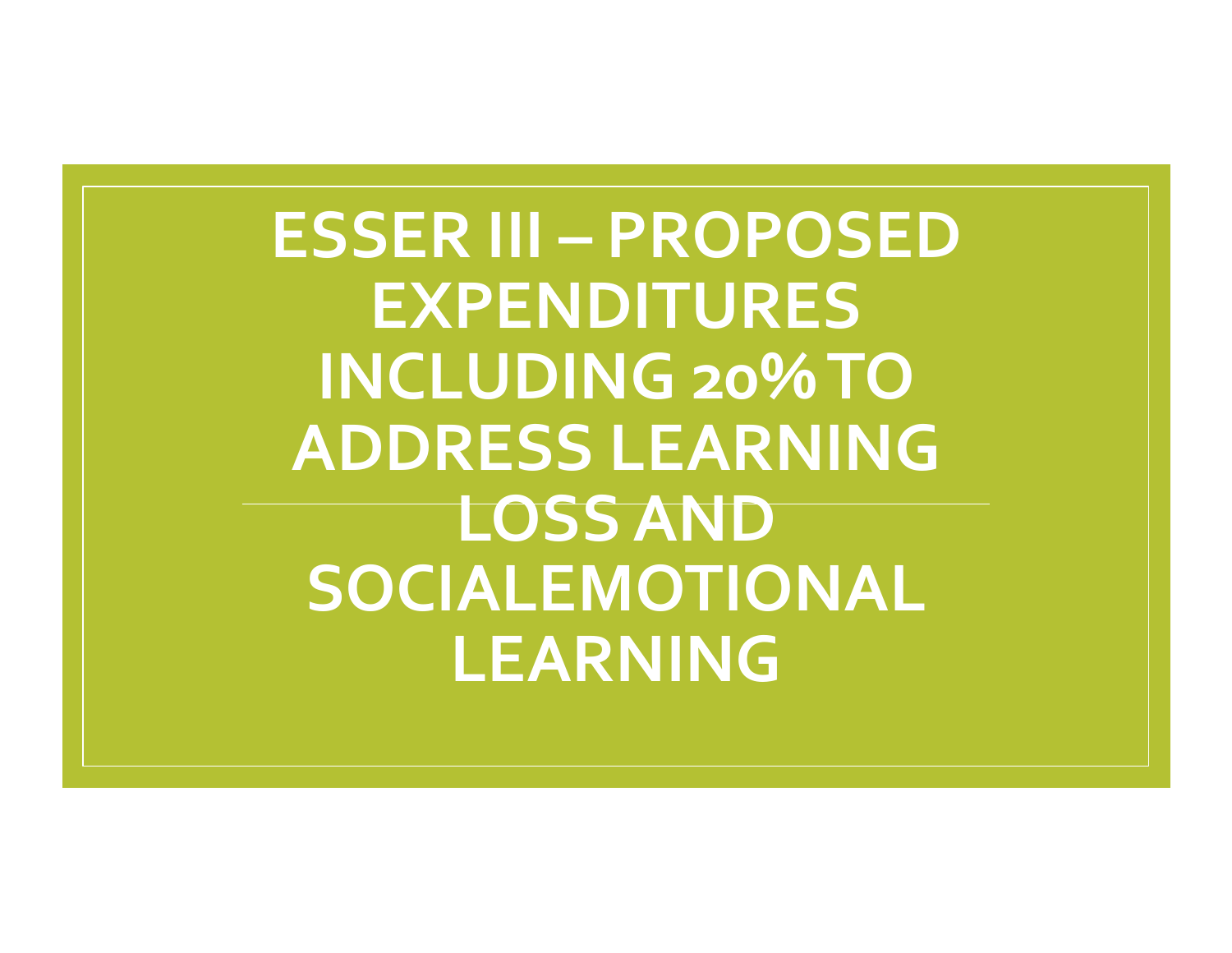## **OVERVIEW**

- 1. ESSER III Allocation and Set-asides
- 2. Safe Return to In-Person Instruction Plan
- 3. Proposed ESSER III Expenditures
	- a. Operations
	- b. Safety and Security
	- c. Curriculum and Instruction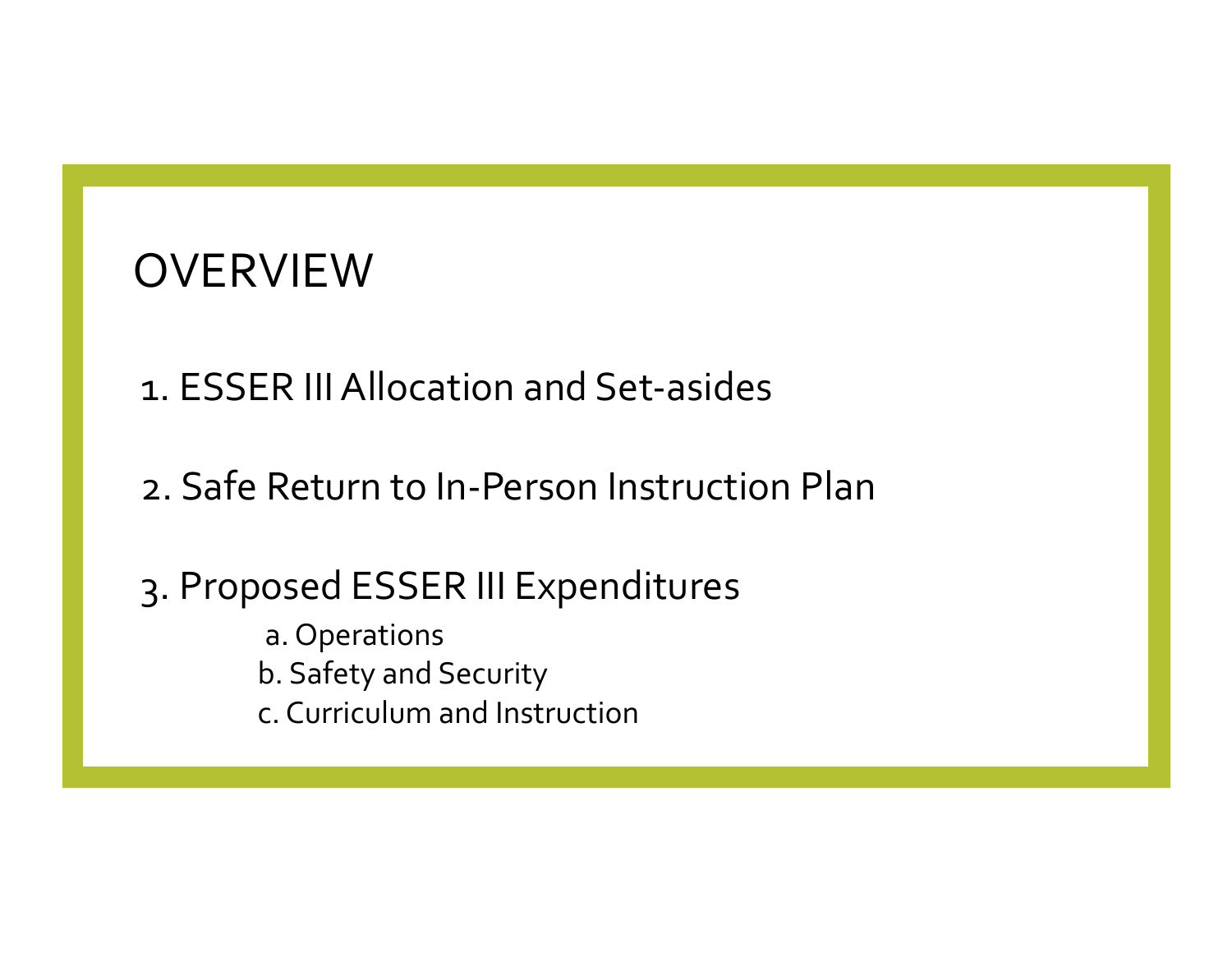## ESSER III ALLOCATION AND SET-ASIDES

ESSER III allocation is \$805, 913.07. These funds can be spent through September 30, 2024, are highly flexible, and are designed to help address local recovery efforts relative to responding to COVID-19. ESSER III differs from the first two ESSER awards. 

#### For this grant there is a:

- a. New 20% required set aside to address learning loss using evidence-based academic, social and emotional learning.
- b. The set-aside, based upon the above allocation, is \$161,182.61.

c. ESSER III LEA plan and a Safe Return to In-Person Instruction plan that will provide opportunities for input and feedback from stakeholders as part of the ongoing revisions/updates of the plans.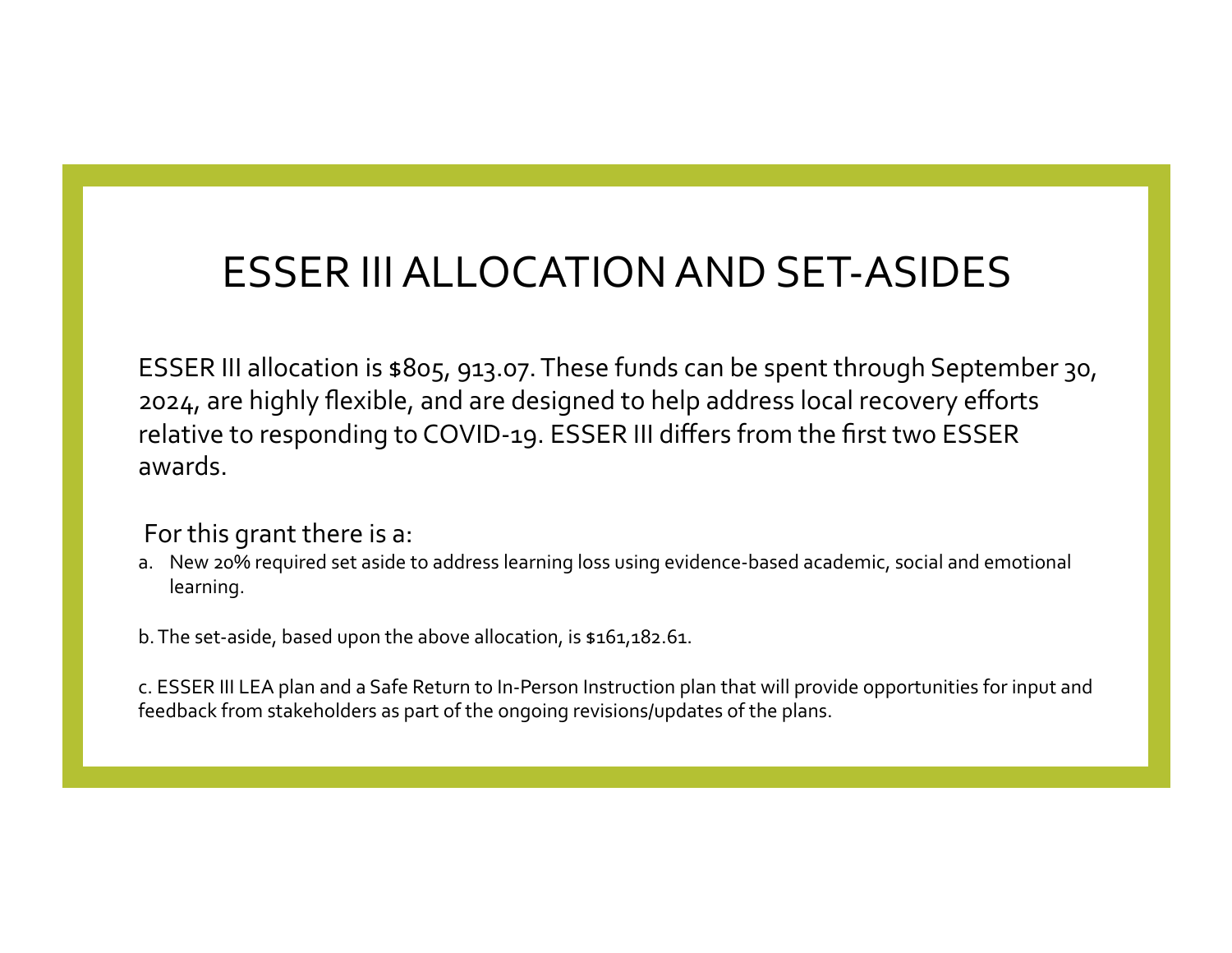## 20% SET-ASIDE TO ADDRESS LEARNING LOSS

20% of an LEA's total ESSER III award (per ARP Act Sec. 2001(e)(1)) must be reserved to address learning loss through the implementation of evidence-based interventions. All activities and interventions funded through this required set aside must be evidence-based, respond to students' academic, social, and emotional needs and address the disproportionate impact of COVID-19 on vulnerable student populations, including each major racial and ethnic group, children from low-income families, children with disabilities, English learners, gender, and migrant status, students experiencing homelessness, and children and youth in foster care.

According to ESSER III federal quidance from the United States Department of Education (USDOE), expanded learning opportunities (ELOs) offered as part of ESSER III funding to address learning loss may include:

a. Extended day or comprehensive afterschool programs (SCED28 will be offering after school tutoring) b. Other intervention strategies which could be during the regular school day (SCED28 also offers in-school interventions)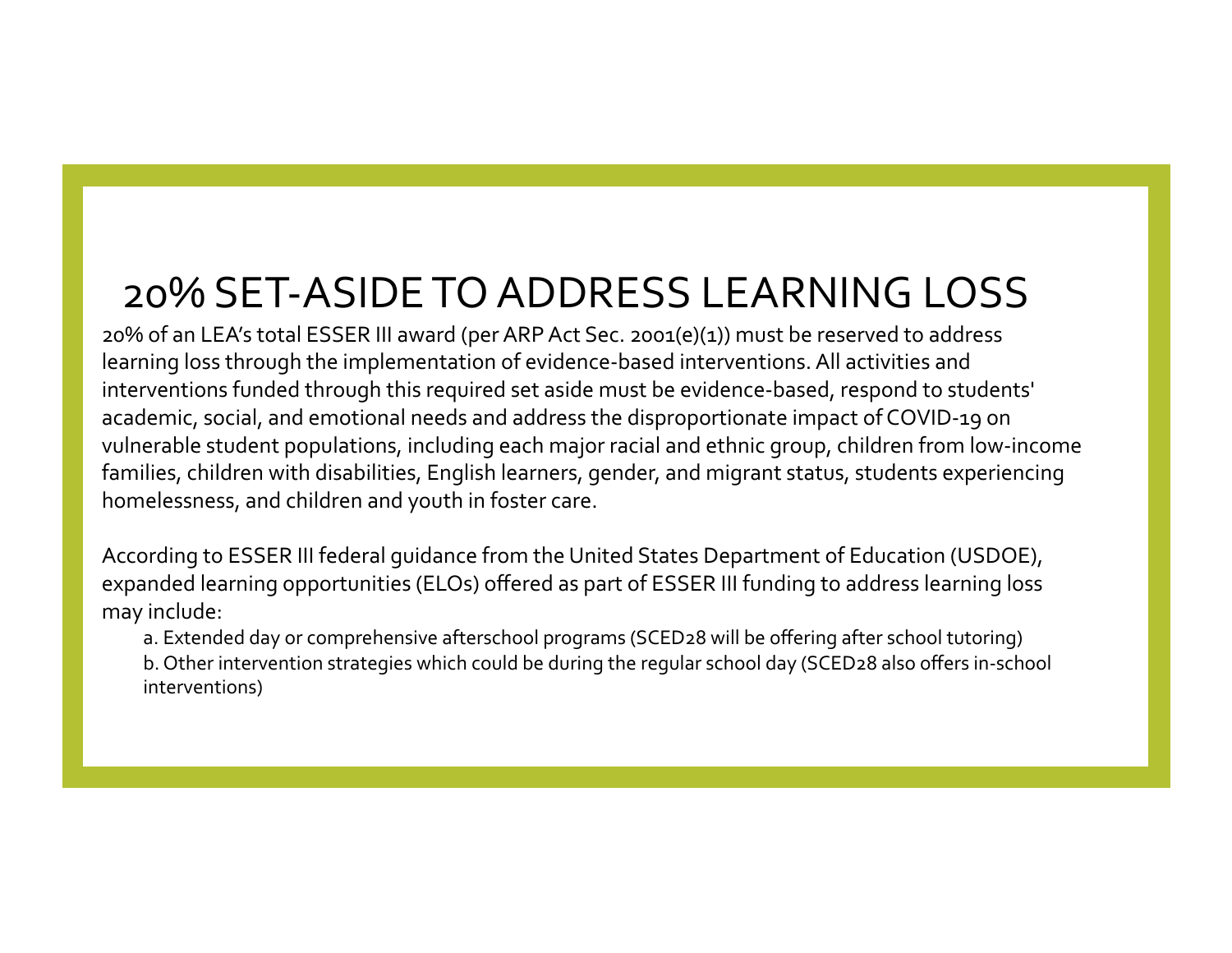## SAFE RETURN TO IN-PERSON

## $INISTR UCTIQN PLAN REMREMENTS$

educators, and other staff and the extent to which it has adopted policies/procedures, and a description of any such policies/procedures, on each of the following safety recommendations established by the CDC.

Specifically the plan will address:

•Universal and correct wearing of masks (NUSD strongly suggests continued use which is compatible with the passage of A.R.S.  $15-342.05$ )

•Modifying facilities to allow for physical distancing (e.g., use of cohorts, etc.) •Handwashing and hygiene protocols

•Cleaning, disinfecting, and maintaining healthy facilities plans

•Contact tracing in combination with isolation and quarantine will continue (in collaboration with the State and local, health department officials and through referrals as part of the collaboration with Mariposa Health Center)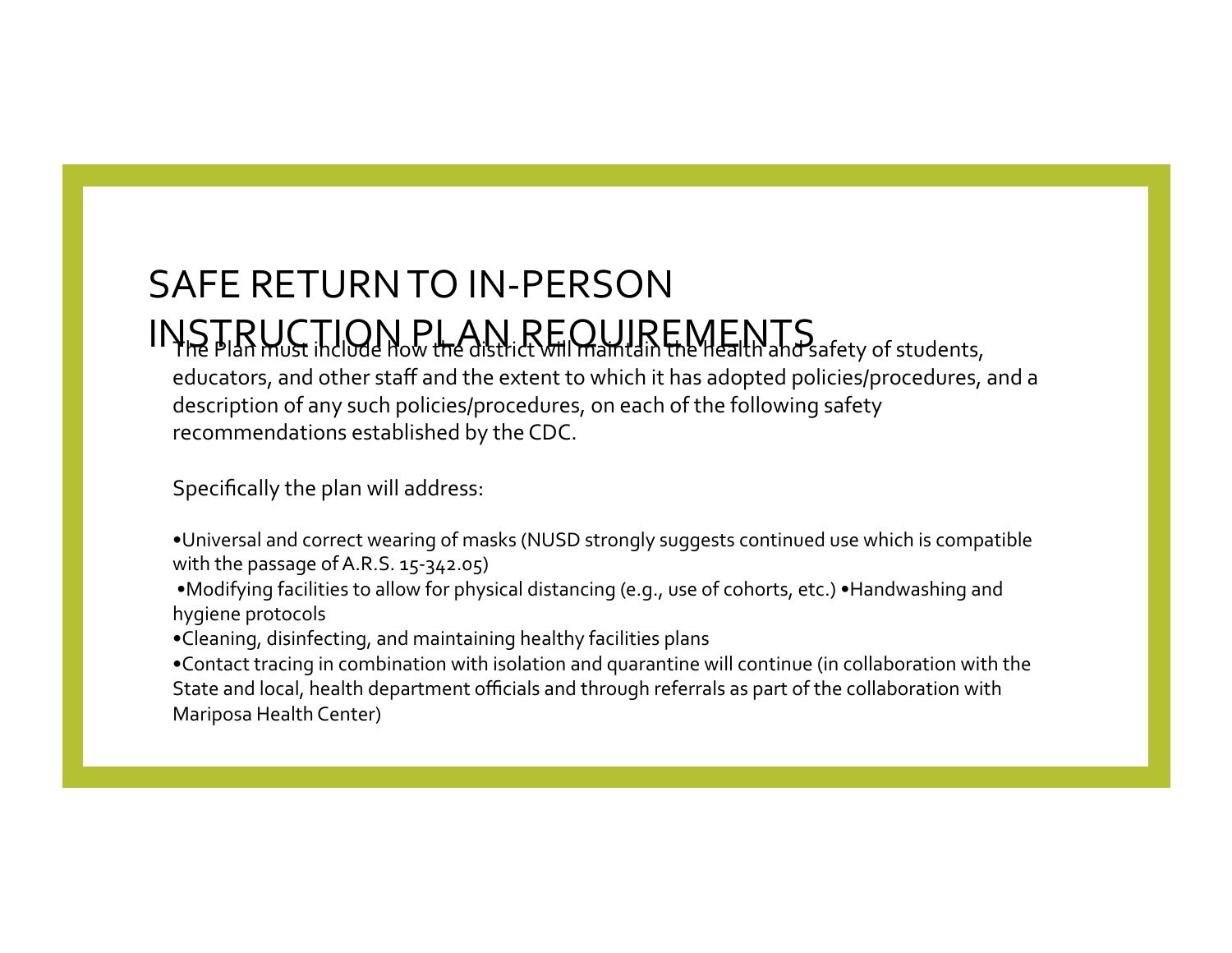# **PROPOSED EXPENDITURES**

As expenditures that meet the ESSER III requirements were identified, including the set-asides,<br>they were classified as falling into one of three categories:

**Operations** 

**Safety and Security** 

Curriculum and Instruction

Operational expenses to support local recovery needs and efforts in response to<br>COVID-19 comprise the smallest amount of the ESSER III allocation.

The expenditures falling into the operations category total approximately<br>\$620,730.46.

These expenditures include about \$24,000 for after school tutoring.

A 20% set aside amount of \$161,182.61 for learning loss.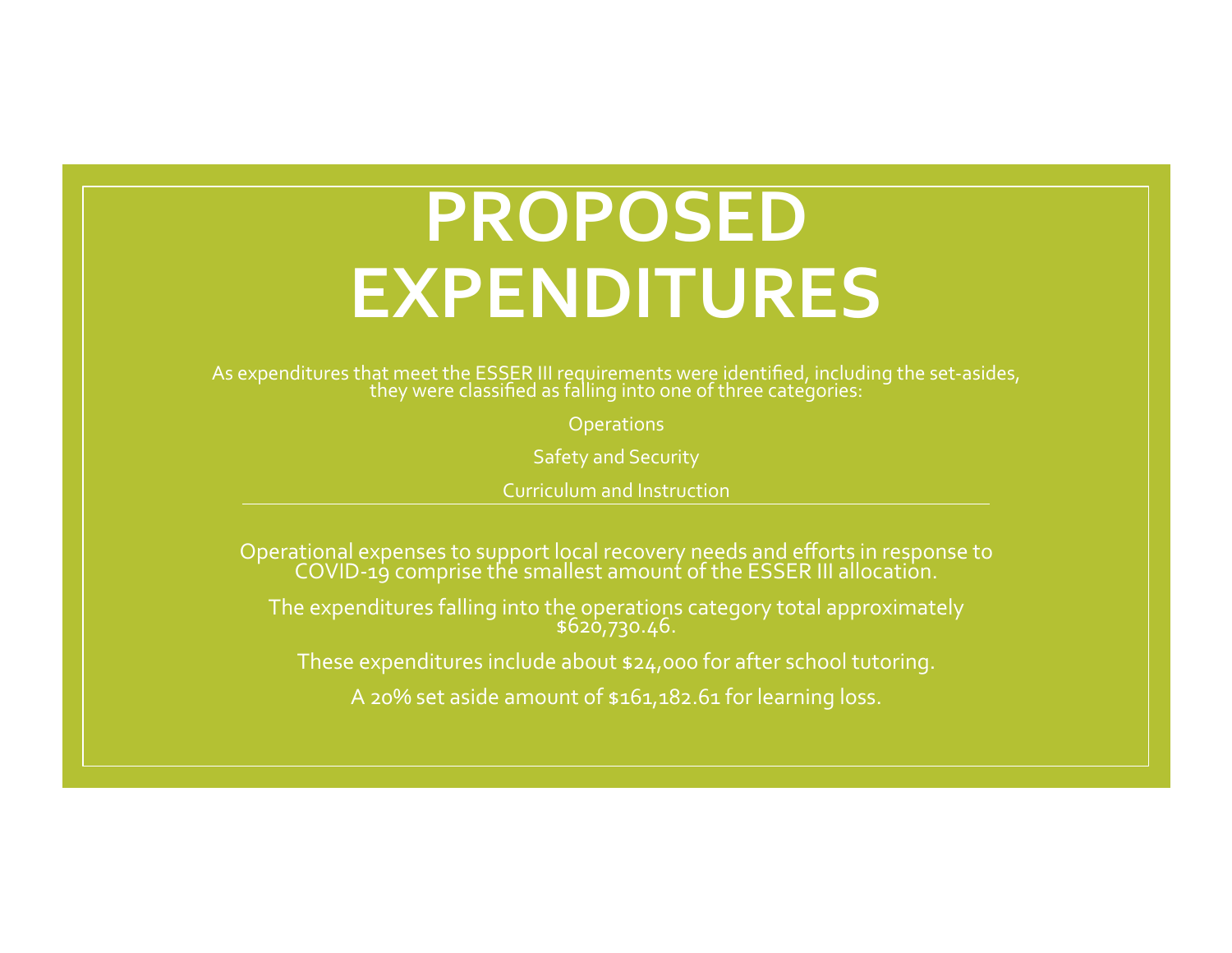Safety and Security

The CDC recommends key prevention strategies for safely reopening schools that includes use of PPE, handwashing, proper ventilation/purification, and cleaning/disinfection to maintain healthy facilities. USDOE, in ESSER III<br>guidance, indicates that these strategies work best in combination and school districts should do what they can to address other infrastructure issues, such as ensuring that preexisting ventilation and plumbing needs do not inhibit healthy learning environments as students return to school buildings fulltime. Therefore, expenditures for improvements in ventilation systems, air purification systems/devices, and touchless plumbing are recommended.

Approximately \$31,292.94 is allocated for expenditures in the safety and<br>security category over the grant period (which end in fall of 2024). A majority of these expenditures will be used for PPE, air purification equipment, and disinfecting products to be utilized through September 30, 2024 in school<br>facilities.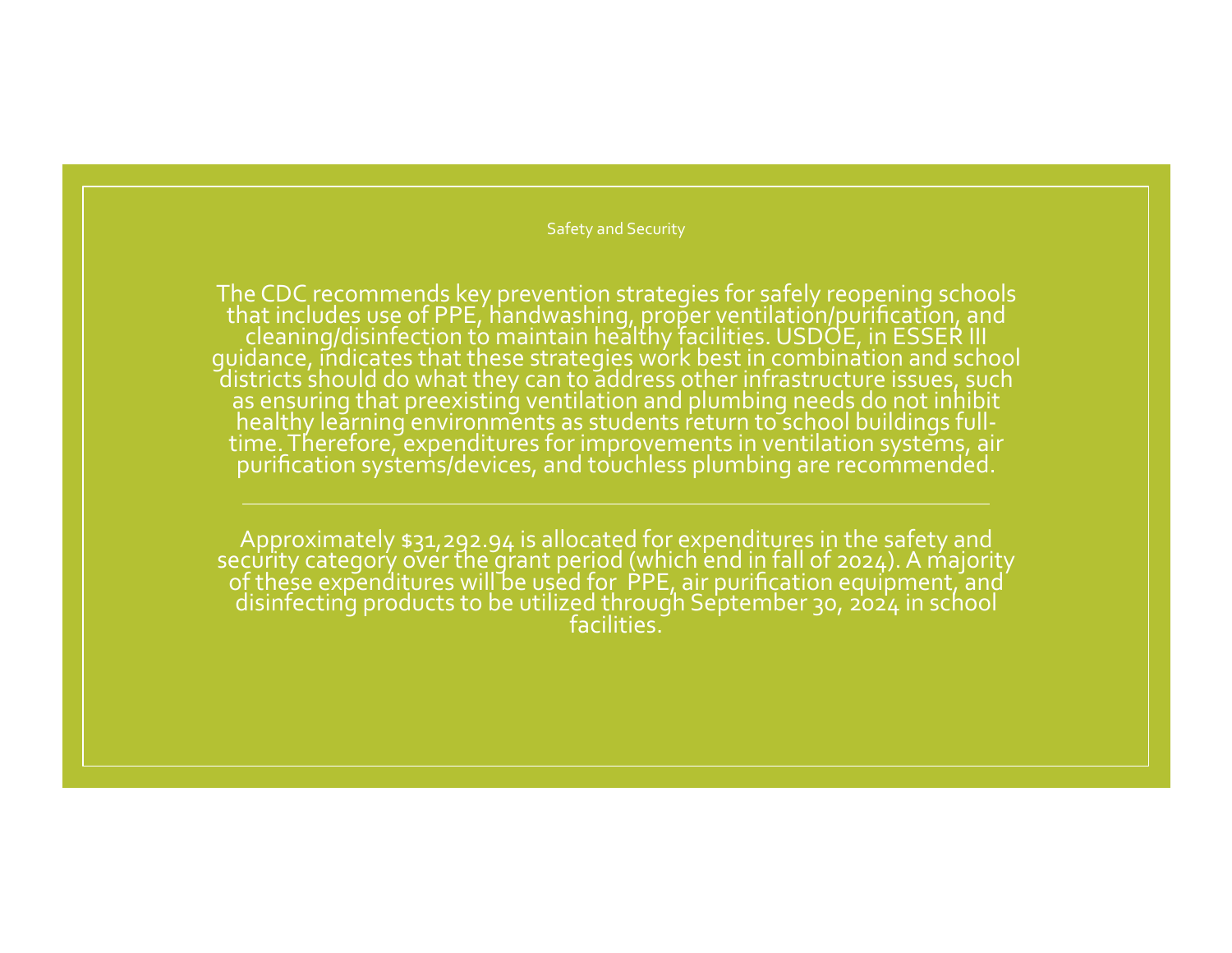## **CURRICULUM AND INSTRUCTION**

This is the category of ESSER III expenditures allocated to support district recovery needs and efforts in response to COVID-19. In total, approximately \$10,680,000 is designated for costs related to curriculum and instruction. This category includes a majority of the expenditures which comprise the required set-aside to address learning loss and social-emotional learning other than those already discussed that fall into the operational category.

All activities and interventions funded through the new 20% reservation for addressing learning loss will be evidence-based, respond to students' academic, social, and emotional needs and address the impact of COVID-19 for all students. The USDOE indicates to address academic and social-emotional learning, expanded learning opportunities (or ELOs) will be provided. These ELOs should be structured, engaging learning environments that support and complement what students are learning in class. ELOs can occur outside of the traditional school day through before- and after-school, summer, and extended-day, - week, -year programs. These programs offer more personalized learning opportunities for students and can include learning opportunities during the school day. The district offers such ELOs and will offer after school programs.

As part of the plan to address learning loss through the set-asides, the district will use certified educators as tutors and funds will be utilized to provide expanded learning opportunities in the form of tutoring. The research indicates that tutoring can be an effective intervention for a wide range of students if provided as "high dosage tutoring." This means tutoring that is provided consistently by well-trained tutors.

The County Superintendent's Office will provide a variety of social-emotional learning activities at each school and provide staff training in this area. The district will also hire a social worker to work individually and in whole group instruction wuth students with social emotional learning.

Research also indicates that, as we begin to enter the post-pandemic era, differentiated instruction may be the single most important instructional strategy that can be provided. Online instructional programs are an effective way to supplement core instruction and provide differentiation to meet individual students needs, providing both remediation and acceleration.